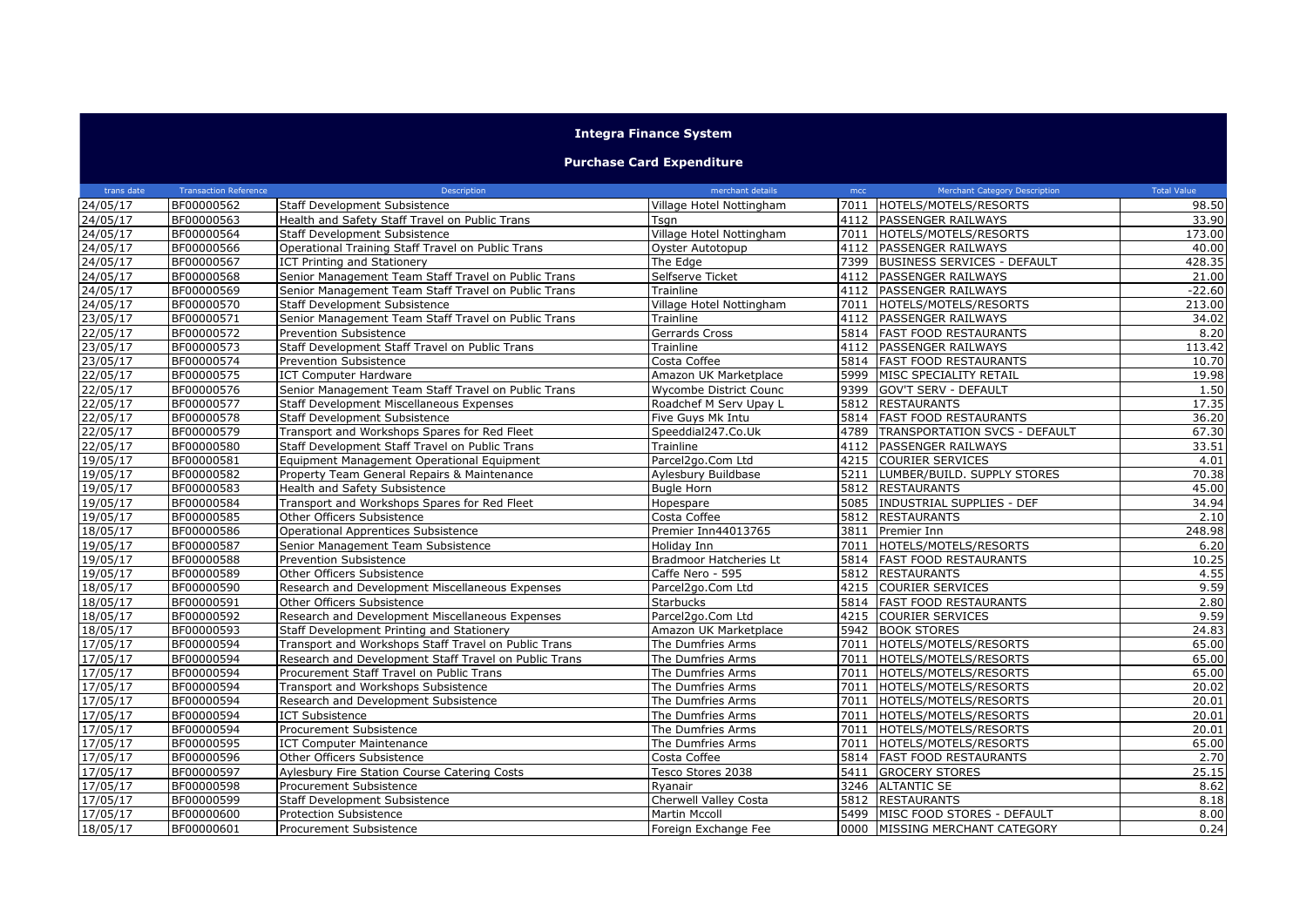| 16/05/17 | BF00000602 | Other Officers Subsistence                           | Itsu 048 Great Peter S    |      | 5812 RESTAURANTS                    | 6.49   |
|----------|------------|------------------------------------------------------|---------------------------|------|-------------------------------------|--------|
| 16/05/17 | BF00000603 | Other Officers Subsistence                           | Bouygues E&s Fm UK Ltd    |      | 7399   BUSINESS SERVICES - DEFAULT  | 7.90   |
| 16/05/17 | BF00000604 | Transport and Workshops Subsistence                  | Giraffe 1986              |      | 5812 RESTAURANTS                    | 15.70  |
| 16/05/17 | BF00000604 | Research and Development Subsistence                 | Giraffe 1986              |      | 5812 RESTAURANTS                    | 16.45  |
| 16/05/17 | BF00000604 | <b>ICT Subsistence</b>                               | Giraffe 1986              |      | 5812 RESTAURANTS                    | 17.65  |
| 16/05/17 | BF00000604 | Procurement Subsistence                              | Giraffe 1986              |      | 5812 RESTAURANTS                    | 14.65  |
| 16/05/17 | BF00000605 | Other Officers Staff Travel on Public Trans          | Wendover Station T/o      |      | 4112 PASSENGER RAILWAYS             | 28.70  |
| 16/05/17 | BF00000606 | Response Support Subsistence                         | Esso Bell Sstn            |      | 5541 SERVICE STATIONS               | 3.55   |
| 16/05/17 | BF00000606 | Response Support Subsistence                         | Esso Bell Sstn            |      | 5541 SERVICE STATIONS               | 3.99   |
| 16/05/17 | BF00000607 | Finance Subs Professional/Nat Bodies                 | Emap Ltd-Subscriptions    |      | 2741 MISC PUBLISHING & PRINTING     | 74.75  |
| 16/05/17 | BF00000608 | Property Team Consultancy Fees                       | Doubletree                |      | 3692   DOUBLETREE HOTEL             | 310.00 |
| 16/05/17 | BF00000609 | Senior Management Team Staff Travel on Public Trans  | Holiday Inn Aylesb        |      | 7011  HOTELS/MOTELS/RESORTS         | 109.00 |
| 15/05/17 | BF00000610 | Staff Development Courses And Conference Fees        | Premier Inn44521425       | 3811 | Premier Inn                         | 116.99 |
| 16/05/17 | BF00000611 | Finance Subs Professional/Nat Bodies                 | Www.Treasurers.Org        |      | 8999 PROFESSIONAL SERVICES - DEF    | 154.00 |
| 16/05/17 | BF00000612 | <b>Staff Development Subsistence</b>                 | Stafford Edc              |      | 5812 RESTAURANTS                    | 10.28  |
| 15/05/17 | BF00000613 | Response Support Subsistence                         | Marks&spencer Plc Sf      |      | 5411 GROCERY STORES                 | 65.78  |
| 15/05/17 | BF00000614 | <b>Operational Training Course Catering Costs</b>    | Tesco Store 2898          |      | 5411 GROCERY STORES                 | 57.18  |
| 15/05/17 | BF00000615 | Response Support Subsistence                         | Esso Bell Sstn            |      | 5541 SERVICE STATIONS               | 19.49  |
| 15/05/17 | BF00000616 | Aylesbury Fire Station General Office Equipment      | B & Q 1305                |      | 5211   LUMBER/BUILD. SUPPLY STORES  | 10.60  |
| 15/05/17 | BF00000617 | Property Team General Repairs & Maintenance          | <b>Toolstation Ltd</b>    |      | 5251 HARDWARE STORES                | 5.11   |
| 15/05/17 | BF00000618 | Property Team General Repairs & Maintenance          | Flogas Britain Limited    |      | 5983 FUEL DEALERS                   | 40.85  |
| 13/05/17 | BF00000619 | Protection Subsistence                               | W M Morrison              |      | 5411 GROCERY STORES                 | 4.70   |
| 13/05/17 | BF00000619 | Protection Subsistence                               | W M Morrison              |      | 5411 GROCERY STORES                 | 5.00   |
| 13/05/17 | BF00000619 | <b>Protection Subsistence</b>                        | W M Morrison              |      | 5411 GROCERY STORES                 | 6.60   |
| 11/05/17 | BF00000620 |                                                      | Www.Argos.Co.Uk           |      | 5310 DISCOUNT STORES                | 28.94  |
|          |            | Staff Development Printing and Stationery            | Costa Coffee 43036170     |      | 5814 FAST FOOD RESTAURANTS          |        |
| 13/05/17 | BF00000621 | Staff Development Miscellaneous Expenses             |                           |      |                                     | 17.10  |
| 14/05/17 | BF00000622 | Senior Management Team Staff Travel on Public Trans  | M6 Toll                   |      | 4784   TOLL AND BRIDGE FEES         | 4.80   |
| 11/05/17 | BF00000623 | Beaconsfield Fire Station Other Expenses             | Tvlicensing.Co.Uk         |      | 7392 MGMT/CONSULT/PUBLIC REL SER    | 147.00 |
| 11/05/17 | BF00000624 | Transport and Workshops Vehicle Installation         | Cpc                       |      | 5065 ELECTRICAL PARTS/EQUIPMENT     | 32.21  |
| 11/05/17 | BF00000625 | <b>ICT Computer Hardware</b>                         | Amazon UK Retail Amazon.C |      | 5999 MISC SPECIALITY RETAIL         | 72.99  |
| 12/05/17 | BF00000626 | Senior Management Team Subsistence                   | The Royal Standard Of En  |      | 5812 RESTAURANTS                    | 47.50  |
| 12/05/17 | BF00000627 | High Wycombe Fire Station Cleaning Materials         | Halfords 0894             |      | 5940 BICYCLE SHOPS/SALES/SERVICE    | 23.95  |
| 12/05/17 | BF00000628 | Research and Development Miscellaneous Expenses      | Uk Caa Gatwick            |      | 9399 GOV'T SERV - DEFAULT           | 130.00 |
| 12/05/17 | BF00000629 | Prevention Subsistence                               | Bradmoor Hatcheries Lt    |      | 5814   FAST FOOD RESTAURANTS        | 14.60  |
| 14/05/17 | BF00000630 | Senior Management Team Subsistence                   | <b>National Memorial</b>  |      | 5947 GIFT, CARD, NOVELTY STORES     | 86.20  |
| 12/05/17 | BF00000631 | Human Resources Criminal Records Bureau checks       | Disclosure & Barring      | 9399 | <b>GOV'T SERV - DEFAULT</b>         | 13.00  |
| 13/05/17 | BF00000632 | Other Officers Staff Travel on Public Trans          | Oyster Autotopup          |      | 4112 PASSENGER RAILWAYS             | 40.00  |
| 13/05/17 | BF00000633 | Protection General Office Equipment                  | Ses Miltonkeynes          |      | 5946 CAMERA & PHOTO SUPPLY STORE    | 12.99  |
| 11/05/17 | BF00000634 | Prevention Subsistence                               | <b>Bagel Factory</b>      |      | 5814   FAST FOOD RESTAURANTS        | 6.89   |
| 11/05/17 | BF00000635 | Senior Management Team Subsistence                   | Tesco Stores 2038         |      | 5411 GROCERY STORES                 | 38.38  |
| 11/05/17 | BF00000636 | Senior Management Team Staff Travel on Public Trans  | Greater Anglia T/o        |      | 4112 PASSENGER RAILWAYS             | 22.30  |
| 11/05/17 | BF00000637 | Prevention Staff Travel on Public Trans              | Ticketofficesale          |      | 4112 PASSENGER RAILWAYS             | 14.60  |
| 11/05/17 | BF00000638 | Equipment Management Operational Equipment           | Parcel2go.Com Ltd         |      | 4215 COURIER SERVICES               | 2.95   |
| 10/05/17 | BF00000639 | Transport and Workshops Spares for Red Fleet         | <b>Rs Components</b>      |      | 5065 ELECTRICAL PARTS/EQUIPMENT     | 26.10  |
| 11/05/17 | BF00000640 | Operational Support Room Courses And Conference Fees | Subway                    |      | 5812 RESTAURANTS                    | 40.00  |
| 10/05/17 | BF00000641 | Senior Management Team Subsistence                   | <b>Bridgewood Manor</b>   |      | 7011 HOTELS/MOTELS/RESORTS          | 161.00 |
| 11/05/17 | BF00000642 | Broughton Fire Station Subsistence                   | <b>McDonalds</b>          |      | 5814   FAST FOOD RESTAURANTS        | 23.96  |
| 11/05/17 | BF00000643 | Staff Development Staff Travel on Public Trans       | Trainline                 |      | 4112 PASSENGER RAILWAYS             | 48.45  |
| 11/05/17 | BF00000644 | Finance Staff Travel on Public Trans                 | Aylesbury Station T/o     |      | 4112 PASSENGER RAILWAYS             | 8.60   |
| 11/05/17 | BF00000645 | Staff Development Course Catering Costs              | Tesco Stores 2038         |      | 5411 GROCERY STORES                 | 15.56  |
| 11/05/17 | BF00000646 | Staff Development Printing and Stationery            | Woothemes.Com             |      | 7372 COMPUTER PROGRAM/SYS DESIGN    | 27.09  |
| 12/05/17 | BF00000647 | Staff Development Printing and Stationery            | Foreign Exchange Fee      |      | 0000 MISSING MERCHANT CATEGORY      | 0.74   |
| 11/05/17 | BF00000648 | Water Hydrants Subsistence                           | <b>Bletchley Park Tru</b> |      | 7991   TOURIST ATTRACTIONS AND XHBT | 73.93  |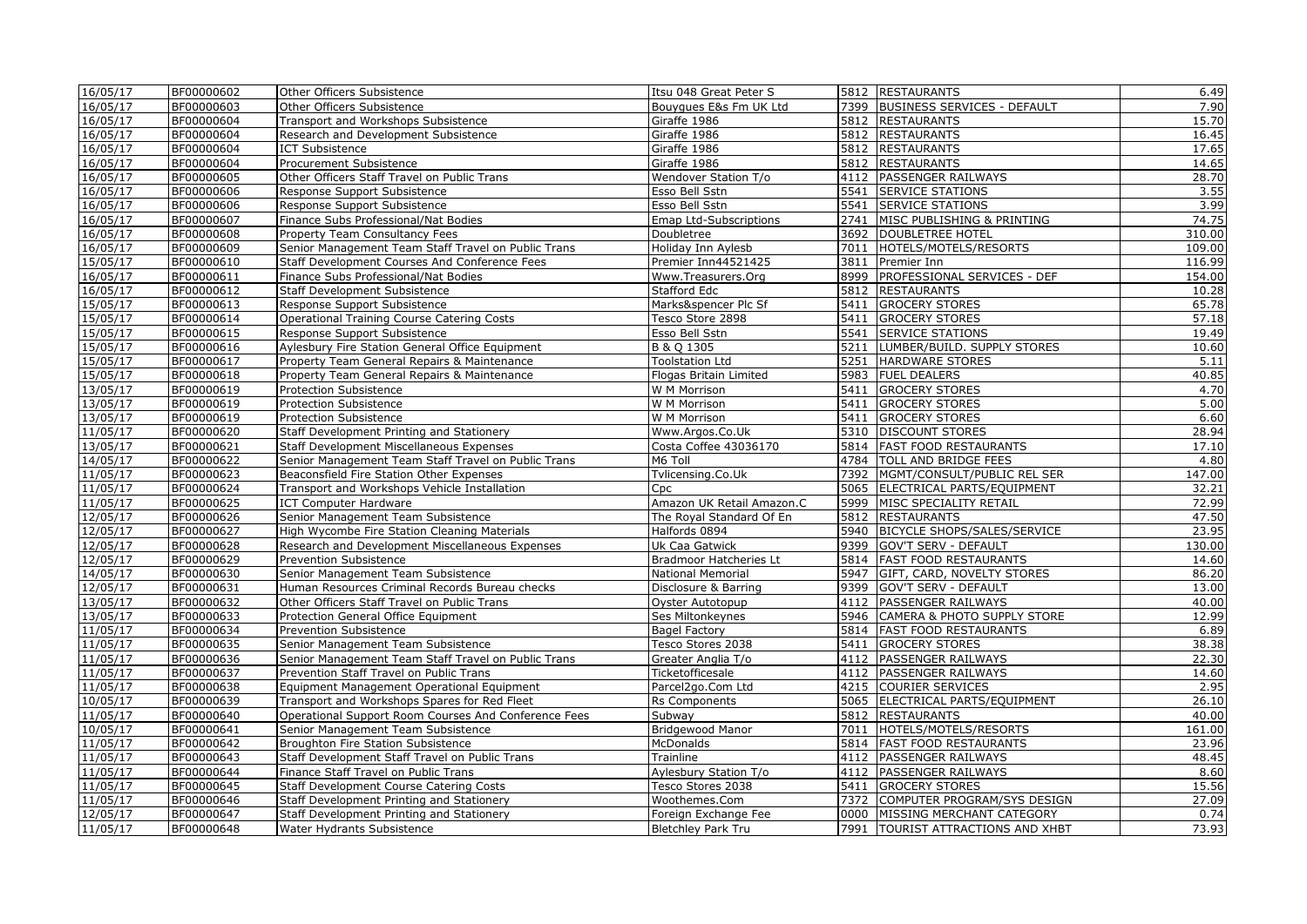| 10/05/17 | BF00000649 | Finance Staff Travel on Public Trans                     | Www.Thetaxipeople.Co.U    |      | 4121   TAXICABS/LIMOUSINES         | 6.60     |
|----------|------------|----------------------------------------------------------|---------------------------|------|------------------------------------|----------|
| 10/05/17 | BF00000650 | ICT Courses And Conference Fees                          | Wifi Premier Inn          |      | 5734 COMPUTER SOFTWARE STORES      | 5.00     |
| 10/05/17 | BF00000651 | Operational Support Room Courses And Conference Fees     | Subway                    |      | 5812 RESTAURANTS                   | 60.00    |
| 10/05/17 | BF00000652 | Staff Development Course Catering Costs                  | Tesco Stores 2038         |      | 5411 GROCERY STORES                | 20.52    |
| 10/05/17 | BF00000653 | Prevention Staff Travel on Public Trans                  | Selfserve Ticket          |      | 4112 PASSENGER RAILWAYS            | 14.60    |
| 10/05/17 | BF00000654 | Transport and Workshops Spares for Red Fleet             | C H Morgan & Co Ltd       |      | 5085 INDUSTRIAL SUPPLIES - DEF     | 33.23    |
| 10/05/17 | BF00000655 | Protection Staff Travel on Public Trans                  | Haddenham & Thame Park    |      | 4112   PASSENGER RAILWAYS          | 29.70    |
| 09/05/17 | BF00000656 | Human Resources General Office Equipment                 | Amazon UK Retail Amazon.C |      | 5999 MISC SPECIALITY RETAIL        | 17.49    |
| 10/05/17 | BF00000657 | Senior Management Team Staff Travel on Public Trans      | Trainline                 |      | 4112 PASSENGER RAILWAYS            | 34.02    |
| 09/05/17 | BF00000658 | Operational Training Water Awareness Training            | Cotswold Outdoor          |      | 5999 MISC SPECIALITY RETAIL        | 34.00    |
| 09/05/17 | BF00000659 | Staff Development Staff Training Fees                    | Www.Kaplanfoulkslynch.    |      | 8299 SCHOOLS - DEFAULT             | 26.00    |
| 08/05/17 | BF00000660 | <b>ICT Computer Hardware</b>                             | Amazon UK Retail Amazon.C |      | 5999 MISC SPECIALITY RETAIL        | 17.82    |
| 09/05/17 | BF00000661 | Finance Staff Travel on Public Trans                     | Www.Thetaxipeople.Co.U    |      | 4121   TAXICABS/LIMOUSINES         | 8.80     |
| 08/05/17 | BF00000662 | Human Resources Courses And Conference Fees              | Premier Inn44015550       |      | 3811 Premier Inn                   | 83.49    |
| 09/05/17 | BF00000663 | Staff Development Subsistence                            | Roadchef M Serv Upay L    |      | 5812 RESTAURANTS                   | 3.89     |
| 09/05/17 | BF00000664 | ICT Courses And Conference Fees                          | The Chiltern Rlywy        |      | 4112 PASSENGER RAILWAYS            | 45.00    |
| 09/05/17 | BF00000665 | Senior Management Team Staff Travel on Public Trans      | Gov.Uk/dart-Charge        |      | 4784   TOLL AND BRIDGE FEES        | 2.50     |
| 08/05/17 | BF00000666 | Prevention Subsistence                                   | Amersham                  |      | 5814   FAST FOOD RESTAURANTS       | 9.75     |
| 09/05/17 | BF00000667 | Staff Development Subsistence                            | Roadchef M Serv Upay L    |      | 5812 RESTAURANTS                   | 3.00     |
| 09/05/17 | BF00000667 | Staff Development Subsistence                            | Roadchef M Serv Upay L    |      | 5812 RESTAURANTS                   | 2.00     |
| 09/05/17 | BF00000668 | <b>Staff Development Miscellaneous Expenses</b>          | M6 Toll                   |      | 4784   TOLL AND BRIDGE FEES        | 5.50     |
| 09/05/17 | BF00000669 | <b>Staff Development Miscellaneous Expenses</b>          | M6 Toll                   |      | 4784 TOLL AND BRIDGE FEES          | 5.50     |
| 08/05/17 | BF00000670 | Response Support Subsistence                             | Bp Malthurst Little Marlo | 5541 | <b>SERVICE STATIONS</b>            | 7.93     |
| 08/05/17 | BF00000671 | Staff Development Subsistence                            | Amazon UK Retail Amazon.C |      | 5999 MISC SPECIALITY RETAIL        | 60.00    |
| 08/05/17 | BF00000672 | Service Delivery Management Courses And Conference Fees  | Ricardo-Aea Ltd           |      | 7392 MGMT/CONSULT/PUBLIC REL SER   | 894.00   |
| 08/05/17 | BF00000673 | Human Resources Staff Travel on Public Trans             | Trainline                 |      | 4112   PASSENGER RAILWAYS          | $-15.50$ |
| 08/05/17 | BF00000674 | Property Team General Repairs & Maintenance              | B & Q 1305                |      | 5211 LUMBER/BUILD. SUPPLY STORES   | 12.00    |
| 08/05/17 | BF00000675 | Human Resources Criminal Records Bureau checks           | Disclosure & Barring      |      | 9399 GOV'T SERV - DEFAULT          | 13.00    |
| 08/05/17 | BF00000676 | Other Officers Subsistence                               | Joeandthejuice            |      | 5813 BARS/TAVERNS/LOUNGES/DISCOS   | 4.70     |
| 08/05/17 | BF00000677 | High Wycombe Fire Station Furniture                      | Ikea Online               |      | 5719 MISC HOME FURNISHING          | 259.50   |
| 08/05/17 | BF00000678 | Property Team General Repairs & Maintenance              | Lock & Key Centre         | 7251 | SHOE REPAIR/SHINE/HAT CLEAN        | 30.00    |
| 05/05/17 | BF00000679 | <b>ICT Computer Software</b>                             | Surveymonkey.Com          | 5968 | CONTINUITY/SUBSCRIPTION MERCHT     | 26.00    |
| 08/05/17 | BF00000680 | Response Support Subsistence                             | Pips Of Marlow            | 5812 | <b>RESTAURANTS</b>                 | 11.70    |
| 08/05/17 | BF00000681 | Property Team General Repairs & Maintenance              | B & Q 1305                | 5211 | LUMBER/BUILD. SUPPLY STORES        | 47.00    |
| 05/05/17 | BF00000682 | Transport and Workshops Spares for Red Fleet             | Volvo Group               |      | 5599   MISC AUTO DEALERS - DEFAULT | 30.00    |
| 05/05/17 | BF00000683 | Transport and Workshops Operational Equipment            | Www.Workshopping.Co.Uk    | 5533 | <b>AUTOMOTIVE PARTS STORES</b>     | 36.52    |
| 05/05/17 | BF00000684 | <b>Staff Development Subsistence</b>                     | Costa Coffee 43036170     |      | 5814   FAST FOOD RESTAURANTS       | 5.95     |
| 05/05/17 | BF00000685 | Protection Subsistence                                   | Bradmoor Hatcheries Lt    |      | 5814   FAST FOOD RESTAURANTS       | 17.50    |
| 05/05/17 | BF00000686 | Senior Management Team Staff Travel on Public Trans      | Crowne Plaza Liverpool    |      | 7011 HOTELS/MOTELS/RESORTS         | 46.50    |
| 05/05/17 | BF00000687 | Other Officers Subsistence                               | Ritazza                   |      | 5814 FAST FOOD RESTAURANTS         | 2.80     |
| 05/05/17 | BF00000687 | Other Officers Subsistence                               | Ritazza                   |      | 5814   FAST FOOD RESTAURANTS       | 1.99     |
| 05/05/17 | BF00000688 | Property Team General Repairs & Maintenance              | B & O 1305                |      | 5211   LUMBER/BUILD. SUPPLY STORES | 14.40    |
| 06/05/17 | BF00000689 | <b>Staff Development Course Catering Costs</b>           | Tesco Stores-2038         |      | 5411 GROCERY STORES                | 28.69    |
| 05/05/17 | BF00000690 | Newport Pagnell Fire Station Catering and Domestic Equip | Asda Stores               |      | 5411 GROCERY STORES                | 23.00    |
| 05/05/17 | BF00000691 | Other Officers Subsistence                               | <b>Starbucks</b>          |      | 5814 FAST FOOD RESTAURANTS         | 2.80     |
| 05/05/17 | BF00000692 | Newport Pagnell Fire Station Catering and Domestic Equip | Argos Ltd                 |      | 5310   DISCOUNT STORES             | 27.99    |
| 03/05/17 | BF00000693 | Senior Management Team Staff Travel on Public Trans      | M6 Toll                   |      | 4784 TOLL AND BRIDGE FEES          | 5.50     |
| 04/05/17 | BF00000694 | Other Officers Staff Travel on Public Trans              | Oyster Autotopup          |      | 4112 PASSENGER RAILWAYS            | 40.00    |
| 03/05/17 | BF00000695 | Property Team General Repairs & Maintenance              | Wickes                    |      | 5211 LUMBER/BUILD. SUPPLY STORES   | 6.99     |
| 04/05/17 | BF00000696 | Prevention Subsistence                                   | Pret A Manger             |      | 5812 RESTAURANTS                   | 10.29    |
| 04/05/17 | BF00000697 | Other Officers Staff Travel on Public Trans              | Chiltern - Marylebone     | 4112 | <b>PASSENGER RAILWAYS</b>          | 11.20    |
| 04/05/17 | BF00000698 | Other Officers Staff Travel on Public Trans              | Gov.Uk/dart-Charge        |      | 4784   TOLL AND BRIDGE FEES        | 2.50     |
| 03/05/17 | BF00000699 | Senior Management Team Staff Travel on Public Trans      | M6 Toll                   |      | 4784   TOLL AND BRIDGE FEES        | 5.50     |
|          |            |                                                          |                           |      |                                    |          |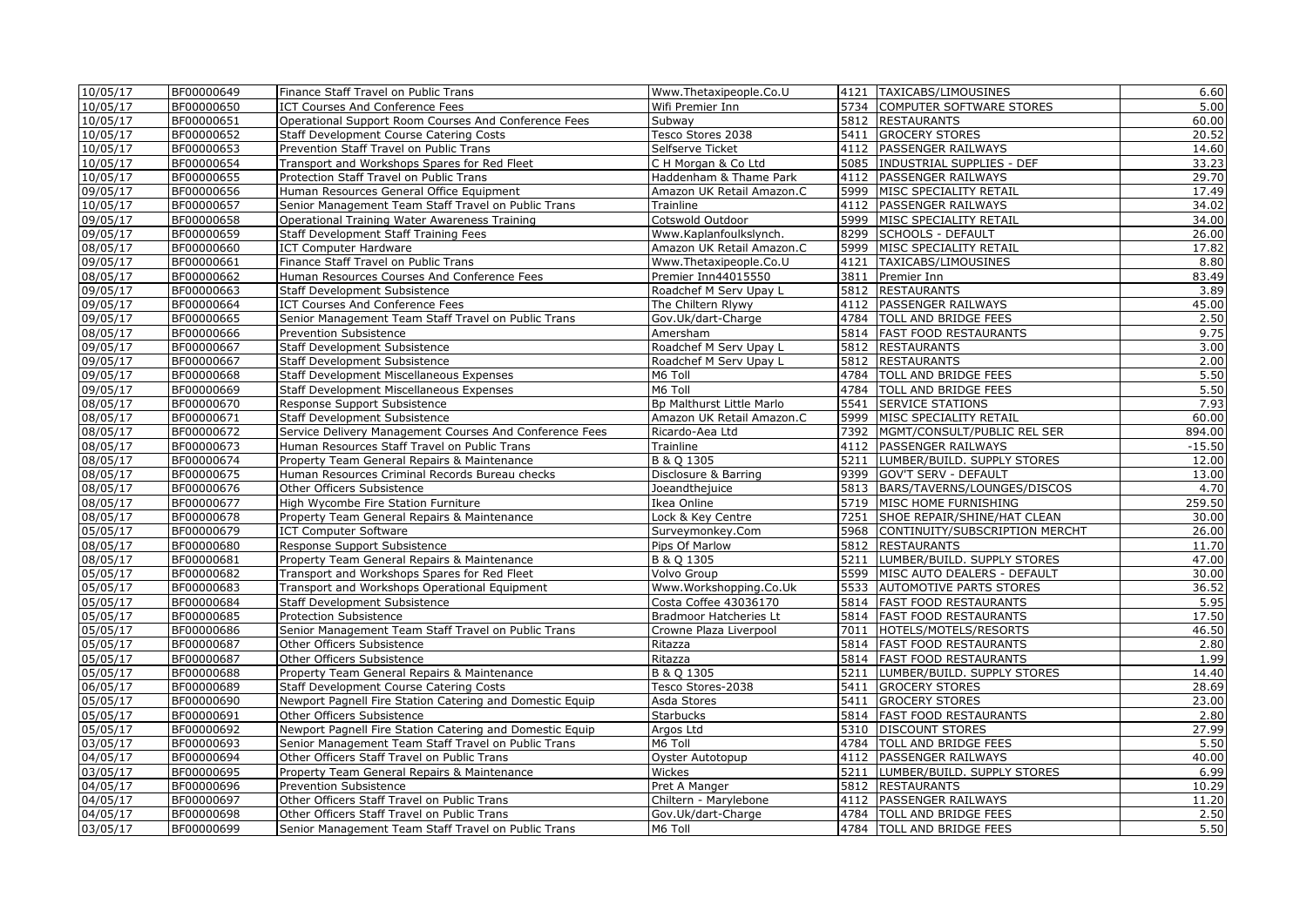| 04/05/17 | BF00000700               | Other Officers Subsistence                                                                                 | Hilton                           |              | 3504 HILTON                                        | 11.95     |
|----------|--------------------------|------------------------------------------------------------------------------------------------------------|----------------------------------|--------------|----------------------------------------------------|-----------|
| 04/05/17 | BF00000701               | Prevention Staff Travel on Public Trans                                                                    | Selfserve Ticket                 | 4112         | <b>PASSENGER RAILWAYS</b>                          | 15.90     |
| 04/05/17 | BF00000702               | Other Officers Staff Travel on Public Trans                                                                | Cityfleet/comcab                 | 4121         | TAXICABS/LIMOUSINES                                | 15.40     |
| 04/05/17 | BF00000703               | Operational Training Staff Training Fees                                                                   | Churchill Square                 |              | 6513   REAL EST AGNTS & MGRS RENTALS               | 696.00    |
| 04/05/17 | BF00000704               | Other Officers Staff Travel on Public Trans                                                                | London Overground Sst            | 4112         | <b>PASSENGER RAILWAYS</b>                          | 6.00      |
| 04/05/17 | BF00000705               | Other Officers Staff Travel on Public Trans                                                                | London Midland Tic               | 4112         | <b>PASSENGER RAILWAYS</b>                          | 17.10     |
| 02/05/17 | BF00000706               | ICT Courses And Conference Fees                                                                            | Premier Inn44521925              | 3811         | Premier Inn                                        | 259.98    |
| 03/05/17 | BF00000707               | Transport and Workshops Spares for Red Fleet                                                               | Volvo Group                      |              | 5599 MISC AUTO DEALERS - DEFAULT                   | $-182.40$ |
| 03/05/17 | BF00000708               | Aylesbury Fire Station Catering and Domestic Equip                                                         | Plumb Center                     | 1711         | HEATING, PLUMBING, AIR COND                        | 58.80     |
| 03/05/17 | BF00000709               | Other Officers Subsistence                                                                                 | Ravello                          |              | 5814   FAST FOOD RESTAURANTS                       | 7.50      |
| 03/05/17 | BF00000710               | Other Officers Subsistence                                                                                 | Chiltern Hundreds                |              | 5813 BARS/TAVERNS/LOUNGES/DISCOS                   | 16.95     |
| 03/05/17 | BF00000711               | Protection Courses And Conference Fees                                                                     | Www.Westminster-Briefi           |              | 8244 BUSINESS/SECRETARIAL SCHOOL                   | 294.00    |
| 03/05/17 | BF00000712               | Other Officers Subsistence                                                                                 | Ravello                          |              | 5814 FAST FOOD RESTAURANTS                         | 2.75      |
| 03/05/17 | BF00000713               | Protection Staff Travel on Public Trans                                                                    | <b>East Midlands Trains</b>      |              | 4112 PASSENGER RAILWAYS                            | 102.00    |
| 03/05/17 | BF00000714               | Service Delivery Management Printing and Stationery                                                        | Kall Kwik Hemel Hempstea         | 2741         | MISC PUBLISHING & PRINTING                         | 84.00     |
| 02/05/17 | BF00000715               | <b>ICT Computer Hardware</b>                                                                               | Www.Johnlewis.Com                | 5311         | <b>DEPARTMENT STORES</b>                           | 2,999.80  |
| 02/05/17 | BF00000716               | <b>Operational Training Course Catering Costs</b>                                                          | Tesco Store 2898                 | 5411         | <b>GROCERY STORES</b>                              | 48.45     |
| 02/05/17 | BF00000717               | Protection Staff Travel on Public Trans                                                                    | London Midland Web               | 4112         | <b>PASSENGER RAILWAYS</b>                          | 68.90     |
| 02/05/17 | BF00000718               | Senior Management Team Subsistence                                                                         | Tesco Stores 2038                | 5411         | <b>GROCERY STORES</b>                              | 41.59     |
| 02/05/17 | BF00000719               | Transport and Workshops Staff Travel on Public Trans                                                       | Www.Stanstedairport.Co           | 7523         | <b>AUTO PARKING LOTS/GARAGES</b>                   | 10.20     |
| 02/05/17 | BF00000719               | Research and Development Staff Travel on Public Trans                                                      | Www.Stanstedairport.Co           | 7523         | <b>AUTO PARKING LOTS/GARAGES</b>                   | 10.20     |
| 02/05/17 | BF00000719               | ICT Staff Travel on Public Trans                                                                           | Www.Stanstedairport.Co           | 7523         | AUTO PARKING LOTS/GARAGES                          | 10.20     |
| 02/05/17 | BF00000719               | Procurement Staff Travel on Public Trans                                                                   | Www.Stanstedairport.Co           | 7523         | AUTO PARKING LOTS/GARAGES                          | 10.20     |
| 02/05/17 | BF00000720               | Other Officers Staff Travel on Public Trans                                                                | London Midland Web               | 4112         | <b>PASSENGER RAILWAYS</b>                          | ,729.10   |
| 02/05/17 | BF00000721               | Senior Management Team Courses And Conference Fees                                                         | Www.Westminster-Briefi           |              | 8244 BUSINESS/SECRETARIAL SCHOOL                   | 294.00    |
| 28/04/17 | BF00000722               | Equipment Management Operational Equipment                                                                 | Seton                            | 5099         | <b>DURABLE GOODS - DEFAULT</b>                     | 353.70    |
|          |                          |                                                                                                            | Msft * <e01003grhd></e01003grhd> |              |                                                    | 94.80     |
| 30/04/17 | BF00000723               | <b>ICT Computer Software</b>                                                                               |                                  |              | 5045 COMPUTERS/PERIPHERALS/SOFTWARE                | 80.00     |
| 27/04/17 | BF00000724               | Senior Management Team Staff Travel on Public Trans<br>Senior Management Team Staff Travel on Public Trans | Crowne Plaza Liverpool           | 7011<br>7011 | HOTELS/MOTELS/RESORTS                              | 80.00     |
| 27/04/17 | BF00000725               |                                                                                                            | Crowne Plaza Liverpool           | 5541         | HOTELS/MOTELS/RESORTS                              |           |
| 28/04/17 | BF00000726<br>BF00000727 | Prevention Subsistence                                                                                     | Sainsburys Petrol                | 5964         | <b>SERVICE STATIONS</b><br><b>CATALOG MERCHANT</b> | 7.80      |
| 28/04/17 |                          | Senior Management Team Courses And Conference Fees                                                         | Rospa                            |              |                                                    | 264.00    |
| 28/04/17 | BF00000728               | Equipment Management Operational Equipment                                                                 | Amazon UK Marketplace            | 5999         | MISC SPECIALITY RETAIL                             | 6.60      |
| 28/04/17 | BF00000729               | <b>ICT Computer Hardware</b>                                                                               | Amazon UK Marketplace            | 5999         | MISC SPECIALITY RETAIL                             | 39.90     |
| 01/05/17 | BF00000730               | Equipment Management Operational Equipment                                                                 | Amazon UK Marketplace            | 5999         | MISC SPECIALITY RETAIL                             | 14.00     |
| 27/04/17 | BF00000731               | <b>Protection Subsistence</b>                                                                              | Martin Mccoll                    |              | 5499   MISC FOOD STORES - DEFAULT                  | 6.19      |
| 27/04/17 | BF00000732               | Staff Development Subsistence                                                                              | Holiday Inn Aylesb               | 7011         | HOTELS/MOTELS/RESORTS                              | 11.10     |
| 27/04/17 | BF00000733               | <b>Staff Development Subsistence</b>                                                                       | The Akeman                       |              | 5812 RESTAURANTS                                   | 46.00     |
| 27/04/17 | BF00000733               | Staff Development Subsistence                                                                              | The Akeman                       |              | 5812 RESTAURANTS                                   | 4.00      |
| 27/04/17 | BF00000734               | <b>ICT Computer Hardware</b>                                                                               | Amazon UK Marketplace            | 5999         | MISC SPECIALITY RETAIL                             | 20.36     |
| 26/04/17 | BF00000735               | Transport and Workshops Staff Travel on Public Trans                                                       | Ryanair 22400000wt1u8            |              | 3246 ALTANTIC SE                                   | 30.58     |
| 26/04/17 | BF00000735               | Research and Development Staff Travel on Public Trans                                                      | Ryanair 22400000wt1u8            |              | 3246 ALTANTIC SE                                   | 30.58     |
| 26/04/17 | BF00000735               | ICT Staff Travel on Public Trans                                                                           | Ryanair 22400000wt1u8            |              | 3246 ALTANTIC SE                                   | 30.58     |
| 26/04/17 | BF00000735               | Procurement Staff Travel on Public Trans                                                                   | Ryanair 22400000wt1u8            |              | 3246 ALTANTIC SE                                   | 30.58     |
| 27/04/17 | BF00000736               | Other Officers Subsistence                                                                                 | <b>Budgens</b>                   | 5411         | <b>GROCERY STORES</b>                              | 8.62      |
| 27/04/17 | BF00000736               | Other Officers Subsistence                                                                                 | <b>Budgens</b>                   | 5411         | <b>GROCERY STORES</b>                              | 1.05      |
| 27/04/17 | BF00000737               | Other Officers Subsistence                                                                                 | Kaffeine                         | 5499         | MISC FOOD STORES - DEFAULT                         | 2.90      |
| 27/04/17 | BF00000737               | Other Officers Subsistence                                                                                 | Kaffeine                         |              | 5499   MISC FOOD STORES - DEFAULT                  | 2.00      |
| 25/04/17 | BF00000739               | Broughton Fire Station Subsistence                                                                         | Toddington N/E Bk                |              | 5812 RESTAURANTS                                   | 9.58      |
| 27/04/17 | BF00000740               | MK West Fire Station Catering and Domestic Equip                                                           | Argos Retail Group               |              | 5310 DISCOUNT STORES                               | 374.00    |
| 24/04/17 | BF00000741               | Transport and Workshops Spares for Red Fleet                                                               | Hopespare                        |              | 5085   INDUSTRIAL SUPPLIES - DEF                   | 43.99     |
| 25/04/17 | BF00000742               | Operational Training Other Training                                                                        | Premier Inn44013740              | 3811         | Premier Inn                                        | 382.96    |
| 26/04/17 | BF00000743               | Senior Management Team Courses And Conference Fees                                                         | Www.Westminstertra               |              | 8249   VOCATIONAL/TRADE SCHOOLS                    | 345.00    |
| 26/04/17 | BF00000744               | Senior Management Team Staff Travel on Public Trans                                                        | Greater Anglia T/o               |              | 4112 PASSENGER RAILWAYS                            | 18.80     |